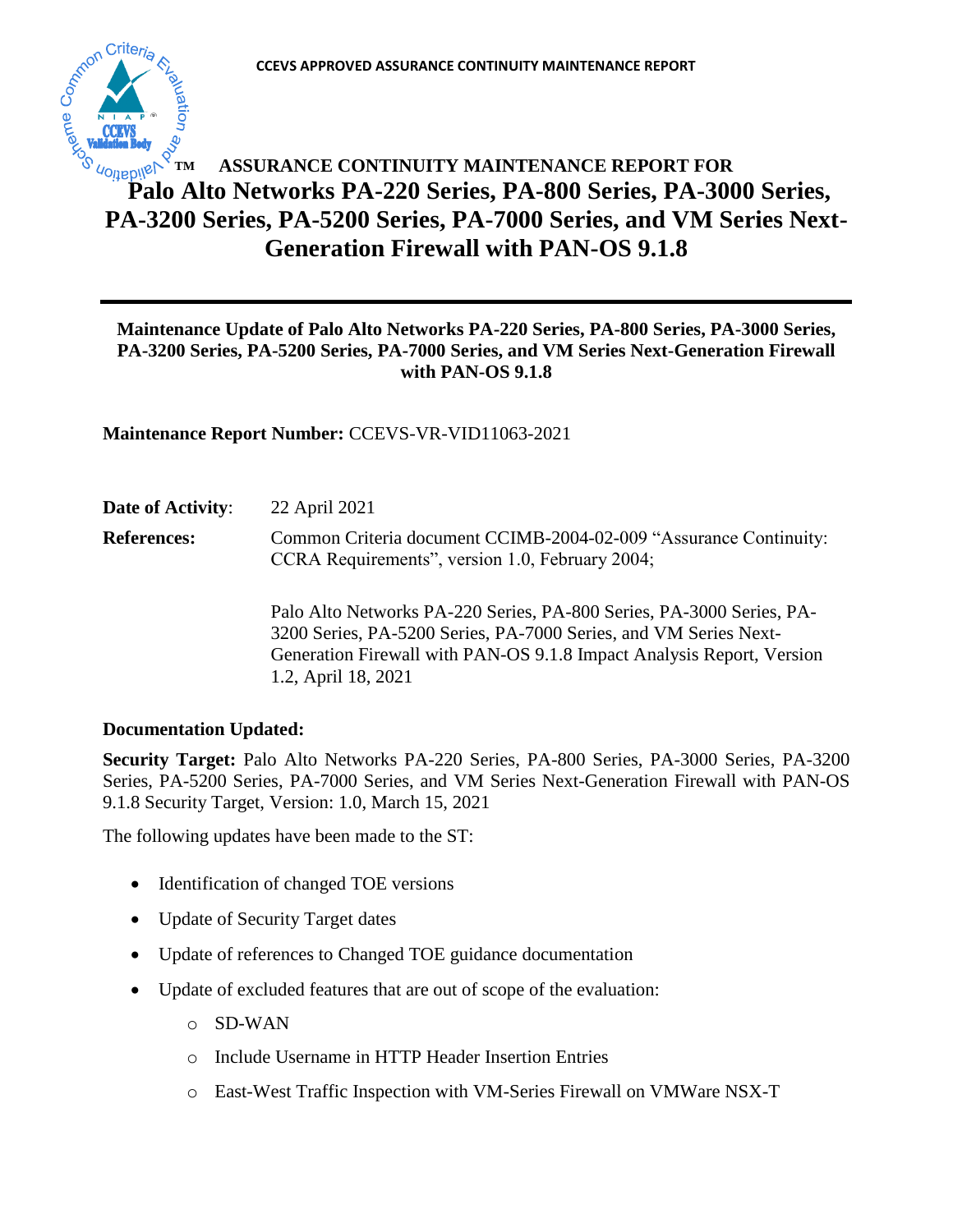- o SAML Authentication
- o Proxy Support for Cortex Data Lake

**Guidance Documentation:** Palo Alto Networks Common Criteria Evaluated Configuration Guide (CCECG) for Firewalls with PAN-OS 9.1.8, Revision Date: March 15, 2021

The following updates have been made to this guidance document:

- Identification of changed TOE versions
- Update of Guidance Document dates and versions
- Update of excluded features that are out of scope of the evaluation:
	- o SD-WAN
	- o Include Username in HTTP Header Insertion Entries
	- o East-West Traffic Inspection with VM-Series Firewall on VMWare NSX-T
	- o SAML Authentication
	- o Proxy Support for Cortex Data Lake

In addition, the PAN-OS release notes have been updated to reflect these changes.

#### **Assurance Continuity Maintenance Report:**

The Palo Alto Networks PA-220 Series, PA-800 Series, PA-3000 Series, PA-3200 Series, PA-5200 Series, PA-7000 Series, and VM Series Next-Generation Firewall with PAN-OS 9.1.8 IAR was sent to CCEVS for approval in March 2021. The IAR is intended to satisfy requirements outlined in Common Criteria document CCIMB-2004-02-009, "Assurance Continuity: CCRA Requirements", version 1.0, February 2004. In accordance with those requirements, the IAR describes the changes made to the certified TOE, and the ST and Guidance Documentation were updated as a result of the changes and the security impact of the changes.

## **Changes to TOE:**

- Software changes to the TOE involve updating PAN-OS from version 9.0.9-h1 to version 9.1.8 to accommodate new features outlined below.
	- o Several new software features were added to the underlying product associated with the TOE including features related to SD-WAN, APP-ID, workflows, Panorama, USER-ID, GlobalProtect, Virtualization, Networking.
	- o One hardware-related feature, Zero Touch Provisioning (ZTP) was added to the underlying product associated with the TOE. This feature is an SD-WAN functionality.
	- o Several changes to the default behavior have been implemented in the TOE, including changes related to URL filtering, REST API, URL category, web interface, GlobalProtect, SD-WAN, SAML Authentication, and firewall memory limit.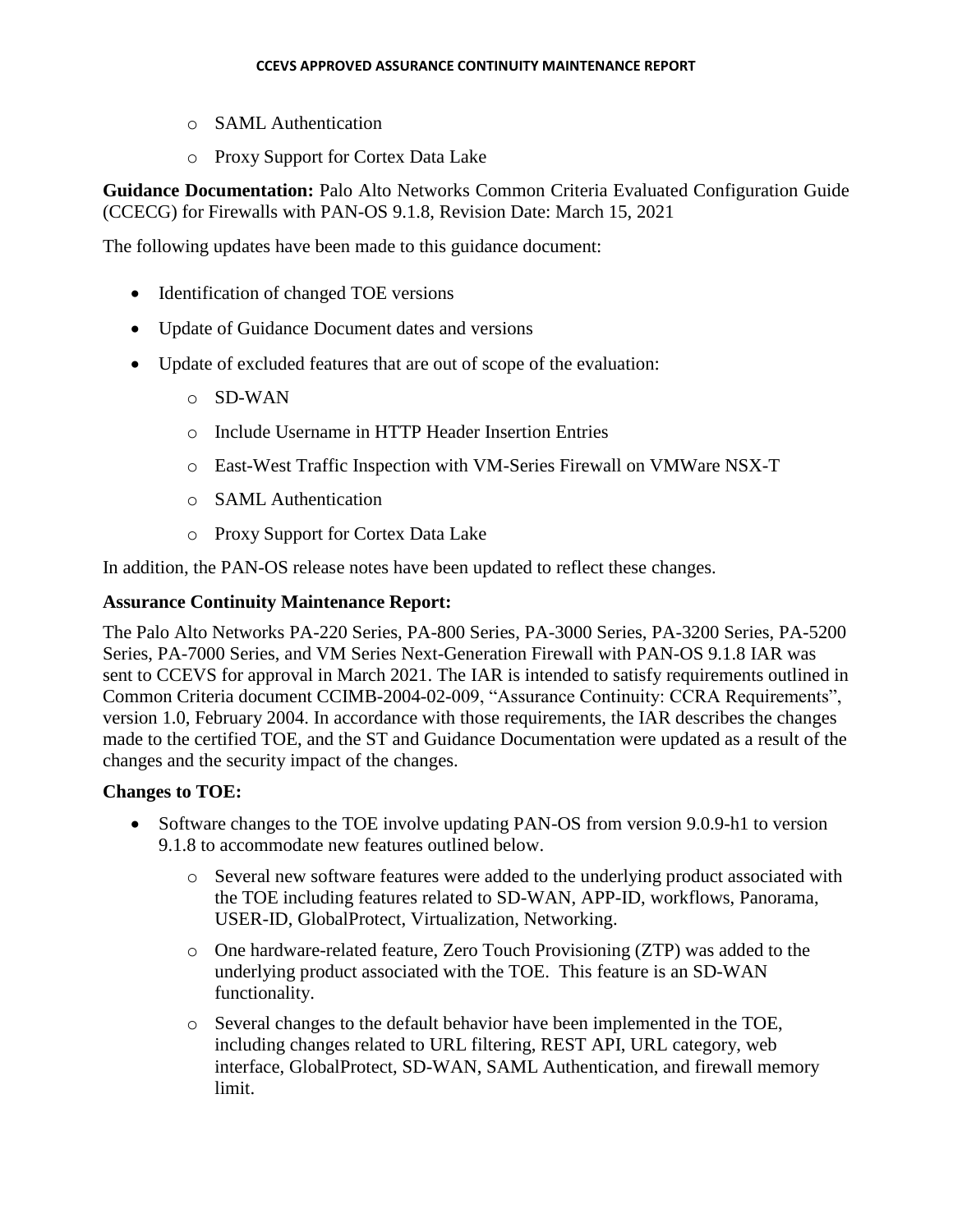All of the above listed features are either performance enhancements, outside the scope of the evaluation, or otherwise not relevant to the security functionality of the evaluated TOE. Overall, it has been determined that the updates have "minor impact" to the evaluation.

 Several bugs were fixed in the update of PAN-OS from version 9.0.9-h1 to version 9.1.8 to resolve issues with features that are not covered in the scope of the evaluation or otherwise not relevant to the security functionality of the evaluated TOE. Overall, it has been determined that the bug fixes have "minor impact" to the evaluation.

# **Regression Testing:**

Vendor regression testing was performed via automation test suites as well as manual testing, and the results were found to be consistent with the previous test results. Updates to the evaluated TOE did not affect the CAVP certificates. An updated vulnerability search was performed on 4/22/2021 using the following databases and search terms:

Databases used for the searches:

- <http://web.nvd.nist.gov/view/vuln/search>
- [https://securityadvisories.paloaltonetworks.com](https://securityadvisories.paloaltonetworks.com/)

Search terms:

- Linux 3.10 (TOE implements Linux 3.10.88)
- Microarchitectural
- Palo Alto
- N/A https://securityadvisories.paloaltonetworks.com
- VM-Series
- PAN-OS
- Router
- Switch
- Firewall
- TCP
- $\bullet$  UDP
- $\bullet$  IPv4
- $\bullet$  IPv6
- SSH
- HTTPS
- TLS
- $\bullet$  IPsec
- Cavium

The search did not identify any new potential vulnerability that applies to the changed TOE.

# **Conclusion:**

The specific changes made to the product did not affect the security claims in the TOE, including SFRs, Security Functions, Assumptions or Objectives, Assurance Documents, or TOE Environment, and therefore is a minor change. The security target and the Common Criteria